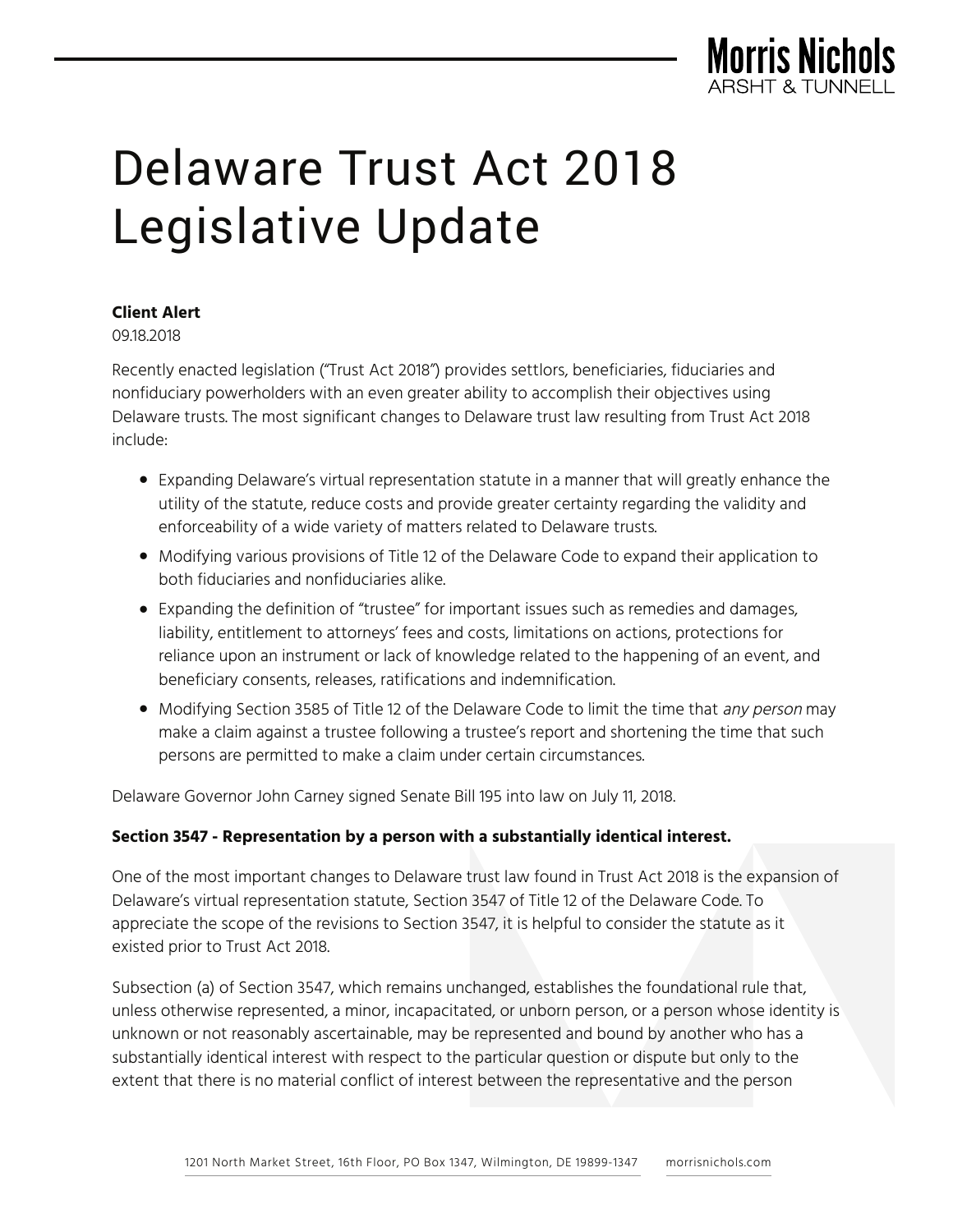

represented with respect to the particular question or dispute. The logic behind the statute is that someone with a substantially identical economic interest and no material conflict of interest should be permitted to serve as a proxy for someone who cannot otherwise represent themselves. This provision, which has existed in essentially the same form since it was enacted in 2000, is frequently used to represent and bind others with respect to a wide variety of judicial and non-judicial matters related to Delaware trusts including releases, accountings, non-judicial settlement agreements, consent modifications and consent petitions to the Court of Chancery.

In 2007, subsection (b) of Section 3547 was adopted to expand the utility of the statute by enabling a presumptive remainder beneficiary to represent and bind contingent successor remainder beneficiaries in the same circumstances, and to the same extent as an ascertainable competent beneficiary may represent a minor or person who is incapacitated, unborn or unascertainable under subsection (a). The term "presumptive remainder beneficiary" was defined, but "contingent successor remainder beneficiary" was not. Moreover, the subsection did not account for situations in which all contingent successor remainder beneficiaries could not be represented and bound by a presumptive remainder beneficiary, such as when the presumptive remainder beneficiaries' interests are not substantially identical to the interests of the contingent successor remainder beneficiaries with respect to that particular issue or when the presumptive remainder beneficiary is being appointed to a fiduciary or nonfiduciary office with respect to the trust. Such circumstances increased both the risk and the expense of an otherwise routine action, and at times prevented a transaction from occurring altogether.

Trust Act 2018 modifies Section 3547(b) to address these issues. First, Section 3547(b) includes a new provision that allows contingent successor remainder beneficiaries, or those who represent them under any other subsection of Section 3547, to represent and bind more remote contingent successor remainder beneficiaries for the same purposes, in the same circumstances, and to the same extent as an ascertainable competent beneficiary may represent and bind a minor or person who is incapacitated, unborn or unascertainable. Consequently, if a presumptive remainder beneficiary is not able to bind some or all of the contingent successor remainder beneficiaries, the adult contingent successor remainder beneficiaries may now bind those who are more remote. Further, new Section 3547(b) includes definitions for both "contingent successor remainder beneficiary" and "more remote", which will provide greater certainty with respect to any transaction that relies upon virtual representation.

Trust Act 2018 also inserts a new subsection (c) into Section 3547, which causes the provisions that previously appeared as subsections (c) through (e) to be moved to subsections (d) through (f), respectively. In a significant expansion of the statute, new subsection (c) provides that the holder of a general testamentary or inter vivos power of appointment, or a nongeneral testamentary or inter vivos power of appointment that is expressly exercisable in favor of any person or persons, except for the holder of the power, his or her estate, his or her creditors, or the creditors of his or her estate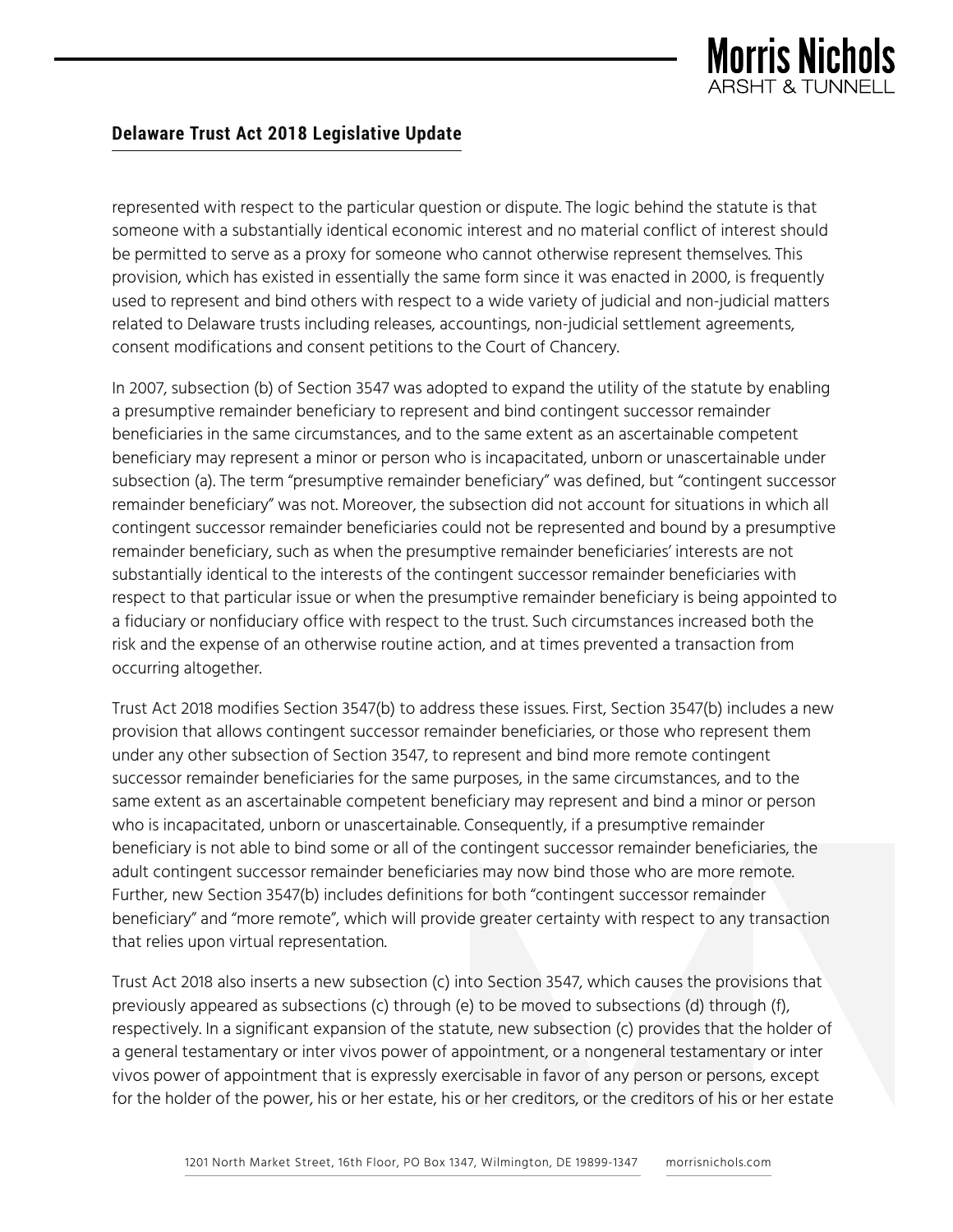

(commonly referred to as a "broad limited power of appointment"), may represent and bind persons whose interests, as takers in default, are subject to the power, but only to the extent that there is no material conflict of interest between the holder and the persons represented with respect to the particular question or dispute. In light of the prevalence of general and broad limited powers of appointment, this provision should be useful in many circumstances by reducing the number of participants who may have previously needed to participate in a transaction, thereby reducing the expense, burden and risk associated with many matters involving Delaware trusts. For example, if a current beneficiary possesses a general power of appointment or broad limited power of appointment, the presumptive remainder beneficiaries, contingent successor remainder beneficiaries and more remote beneficiaries may not even be necessary if there is no conflict of interest present, and the current beneficiary could be the only necessary party.

Since 2007, former Section 3547(c), which now appears in subsection (d), has generally permitted the parents (or in some circumstances, the parent) of an otherwise unrepresented minor or incapacitated beneficiary to represent both their child and unborn or unascertainable persons with an interest that is substantially identical to their child's interest, so long as neither parent has a material conflict of interest with the child with respect to the question or dispute. Trust Act 2018 expands new Section 3547(d) to provide that such parents may also represent and bind another minor or incapacitated person who has an interest that is substantially identical to the interest of the parents' minor or incapacitated child; provided that there is no material conflict of interest between their minor or incapacitated child and the other minor or incapacitated person. This provision will allow minor beneficiaries whose parents could not represent them, for example, if their parent(s) had a conflict of interest, to be represented by another minor beneficiary's parents. New Section 3547(d) also permits the parent of an unborn beneficiary to represent and bind such unborn beneficiary and other minor, incapacitated, unborn or unascertainable persons with a substantially identical interest to the interest of the unborn child to the same extent, and subject to the same restrictions, as parents may represent their own minor or incapacitated child. In sum, new Section 3547(d) expands both the scope of beneficiaries who may be represented by the parents of another beneficiary and the scope of parents (or prospective parents) who may represent such beneficiaries. These revisions greatly expand the utility of the statute and will reduce transaction costs and will provide greater certainty that a transaction is both valid and enforceable.

Prior to Trust Act 2018, there was some uncertainty surrounding the representation of a trust that is a beneficiary of another trust, particularly when the trust to be represented did not yet exist. To address this issue, Trust Act 2018 adds a new Section 3547(g), which provides that a "beneficiary trust", which is defined to mean a trust that is a beneficiary of another trust, may be represented by its trustee or, if it is not yet in existence, by those persons who would be beneficiaries of the beneficiary trust if the beneficiary trust were then in existence. Although this new provision reflects how many trustees and practitioners expected virtual representation to work under such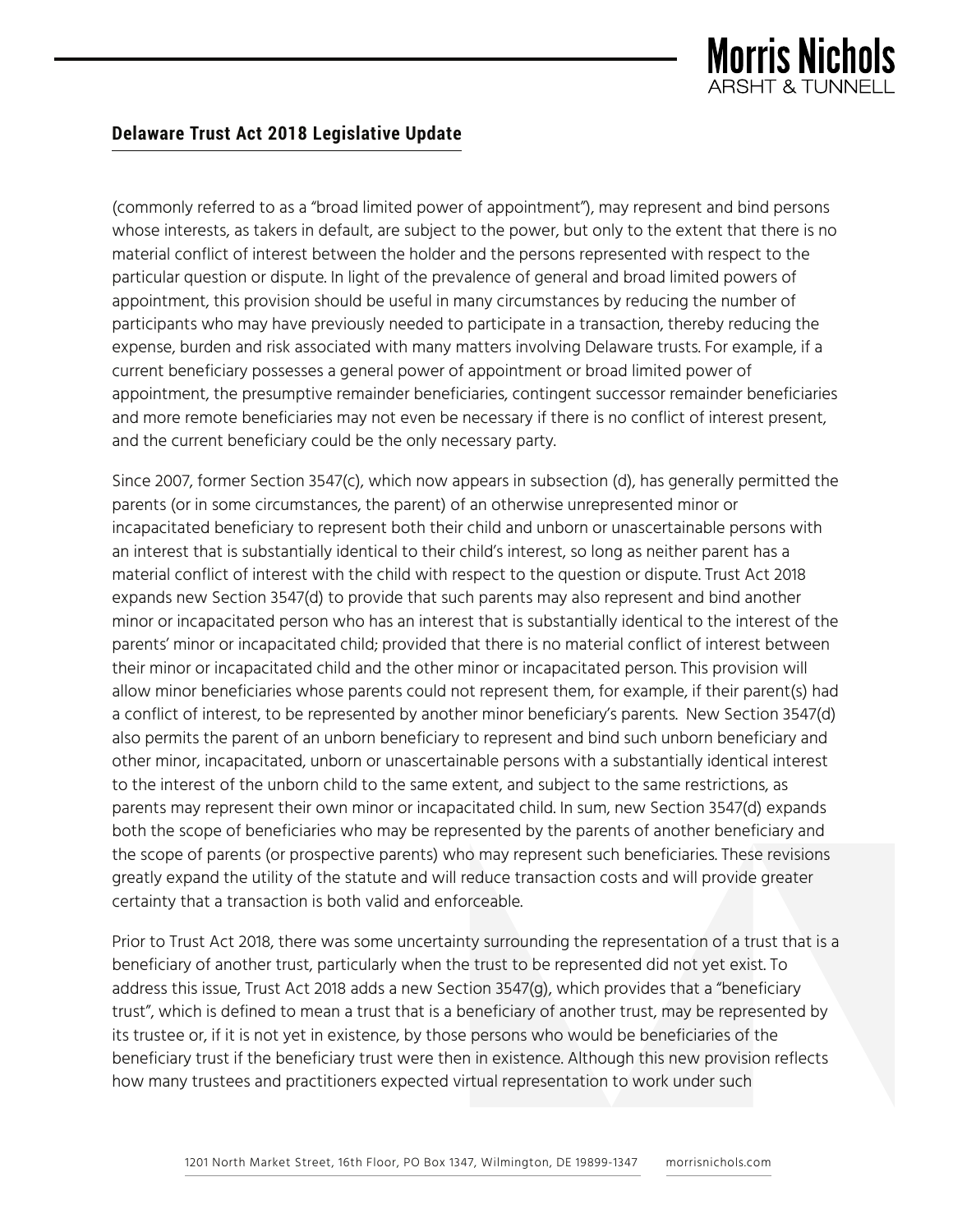

circumstances, the addition of this new provision provides parties with certainty on the issue moving forward.

## **Section 3302 - Degree of care; authorized investments.**

Section 3302 of Title 12 of the Delaware Code was modified to expressly allow fiduciaries who have investment responsibility over trust property, when considering the needs of beneficiaries, to not only consider the financial needs of the beneficiaries but to also consider the beneficiaries' personal values, including the beneficiaries' desire to engage in sustainable investing strategies that align with the beneficiaries' social, environmental, governance or other values or beliefs. This revision recognizes the reality of so-called Environmental, Social and Governance ("ESG") investing and the fact that many settlors and beneficiaries desire to effect positive impact through strategic investments. This new feature of Delaware law provides fiduciaries who have investment responsibility over Delaware trusts with greater confidence to invest trust property in a manner desired by the beneficiaries. It continues the trend towards permitting non-traditional investments in Delaware trusts, and is also consistent with recent developments in the Delaware corporations law, which now allows for the formation of public benefit corporations that balance stockholders' pecuniary interests with the interests of those materially affected by the corporations' conduct and the public benefits identified in the corporation's certificate of incorporation.

### **Section 3303 - Effect of provisions of instrument.**

Similar to the revisions to Section 3302 of Title 12 of the Delaware Code designed to acknowledge ESG investing, Section 3303 of Title 12 of the Delaware Code was revised to expressly provide that a trust instrument may expand, restrict, eliminate or otherwise vary laws pertaining to the manner that a fiduciary should invest assets, including whether to engage in one or more sustainable or socially responsible investment strategies, in addition to, or in place of any other investment strategies, with or without regard to investment performance.

### **Section 3313 - Advisers.**

Section 3313 of Title 12 of the Delaware Code recognizes that a trust instrument may provide for the appointment of various "advisers" who may direct, consent to or disapprove of a fiduciary's investment decisions, distribution decisions or other decisions related to a trust. Trustees of Delaware trusts are frequently directed by an investment adviser with respect to all "investment decisions" related to a trust. Trust Act 2018 modifies subsection (d) of Section 3313 to clarify that a power to lend for investment purposes constitutes an investment decision of the trust only with respect to loans other than those described in Section 3325(19)(b) and (c) of Title 12 of the Delaware Code, meaning that the term "investment decisions" does not include certain loans that are made in lieu of a distribution amount that could have been made currently to or for a beneficiary. This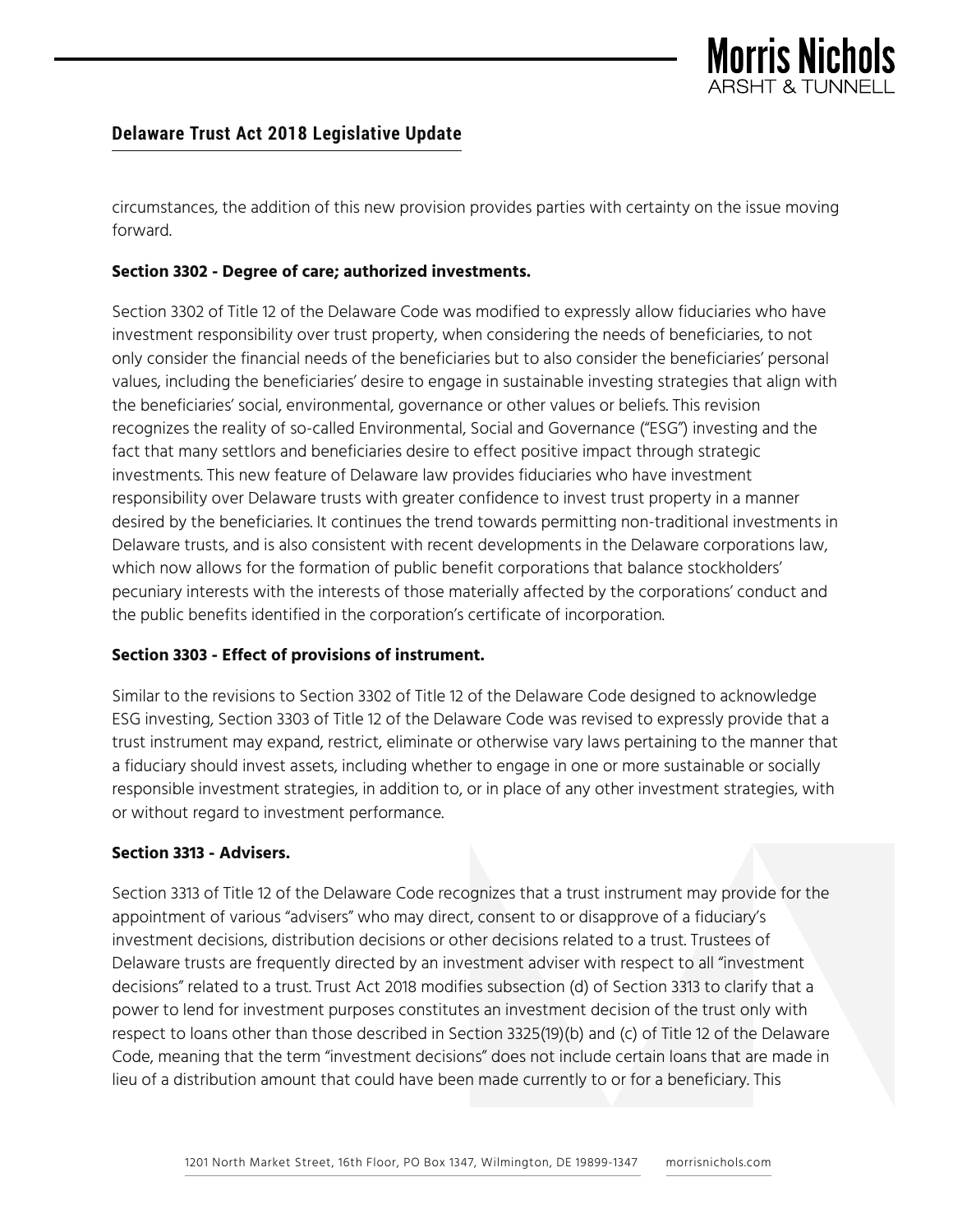

clarification will aid fiduciaries of Delaware trusts in determining whether an adviser is acting within the scope of its authority when directing, consenting to or disapproving of a loan from the property of a trust.

Trust Act 2018 also adds a new subsection (g) to Section 3313, which provides that a person who accepts an appointment as an adviser or acts as an adviser of a trust submits to the personal jurisdiction of Delaware with respect to any matter related to the trust. This provision provides fiduciaries and beneficiaries of Delaware trusts with greater clarity that advisers with the power and authority to direct, consent to or disapprove of such fiduciaries' decisions cannot avoid a claim related to the adviser's direction, consent or disapproval based upon a personal jurisdiction defense.

### **Section 3313A - Excluded cotrustee.**

In 2017, Delaware adopted Section 3313A of Title 12 of the Delaware Code, which addresses the duties and liability of a trustee when a trust instrument grants a cotrustee exclusive authority to take specified actions on behalf of the trust, including the power to direct or prevent certain actions of the excluded trustee. At the time of its enactment, subsection (a)(2) of Section 3313A provided that, if the terms of the governing instrument confer upon the cotrustee exclusive authority to exercise any power, the excluded trustee is not liable, individually or as a fiduciary, for any loss resulting directly or indirectly from the action taken by the cotrustee in the exercise of the power. Trust Act 2018 goes a step further by revising Section 3313A to provide that the excluded cotrustee is not a fiduciary with respect to any power as to which the governing instrument has conferred upon the cotrustee exclusive authority but remains a fiduciary with respect to any powers or other matters as to which the governing instrument has not conferred exclusive authority on the cotrustee.

### **Section 3317 - Co-fiduciaries and co-nonfiduciaries; duty to keep informed.**

Section 3317 of Title 12 of the Delaware Code generally provides that each trust fiduciary has a fiduciary duty upon request to keep the other fiduciaries reasonably informed about the administration of the trust to the extent that such information is reasonably necessary for the other fiduciaries to perform their duties. Section 3317 protects the fiduciary requesting and receiving any such information by providing that such fiduciary shall have no duty to monitor the conduct of the fiduciary providing the information, no duty to provide advice to or consult with the fiduciary providing the information and no duty to communicate with or warn any beneficiary or third party when the fiduciary receiving the information might have exercised its discretion in a different manner.

Trust Act 2018 modifies Section 3317 to make two significant changes. First, Section 3317 was modified to render the provisions equally applicable to nonfiduciary officeholders of the trust as well. Next, Trust Act 2018 adds a new Subsection (2) to Section 3317, which extends the protections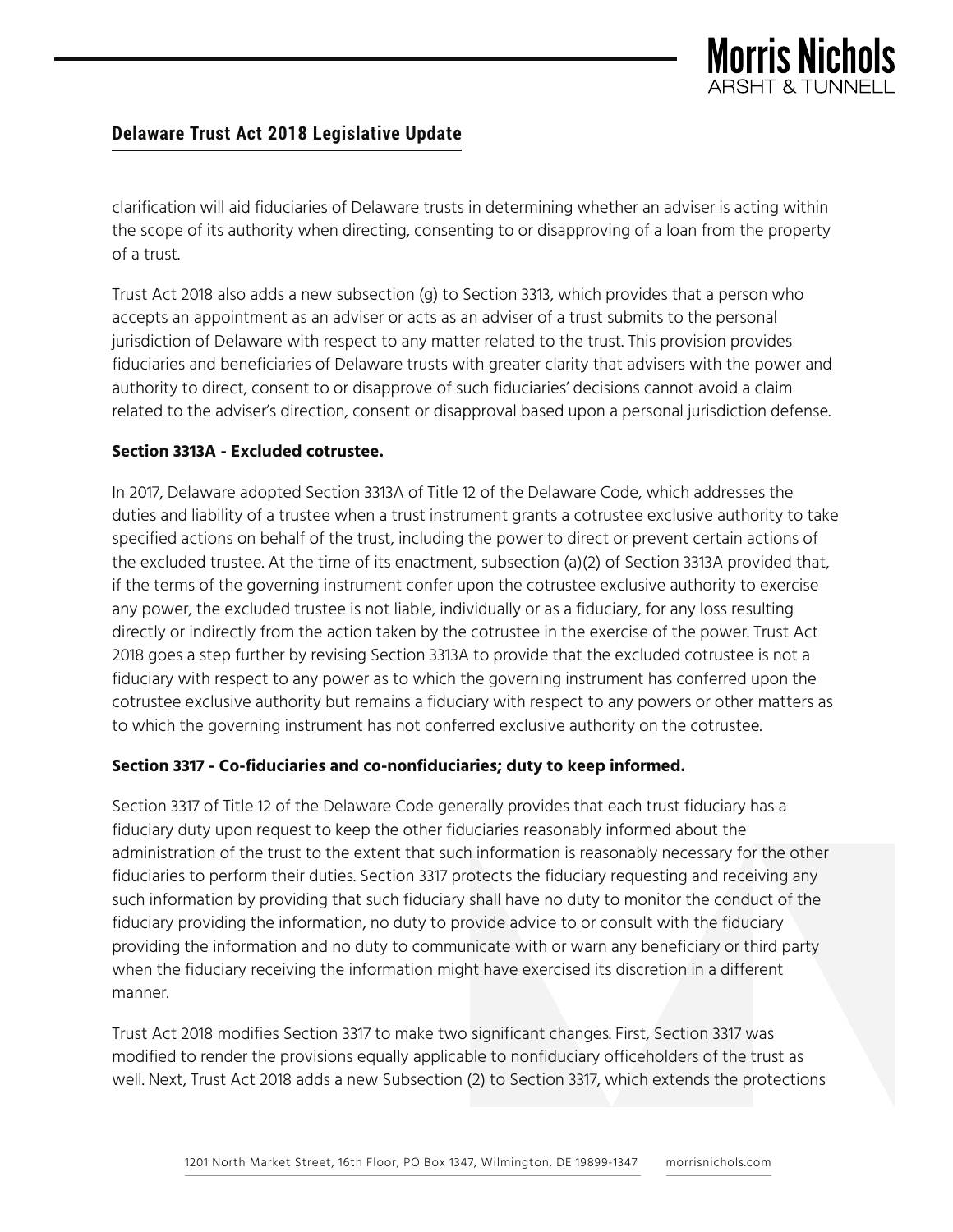

afforded to the fiduciary requesting the information to the fiduciary or nonfiduciary providing the information as well. Consequently, in light of the modifications to Section 3317, both fiduciaries and nonfiduciaries of Delaware trusts have a duty to provide information to other fiduciaries and nonfiduciaries upon request as provided by the statute, but the provision of such information will not give rise to a duty to monitor, advise, consult, communicate, or warn.

### **Section 3323 - Co-fiduciaries and co-nonfiduciaries.**

Section 3323 of Title 12 of the Delaware Code generally provides that, unless provided otherwise by the governing instrument, any power vested in three or more fiduciaries may be exercised by a majority of such fiduciaries and that ministerial functions may be delegated by the fiduciaries to any one of the fiduciaries. Section 3323 protects a fiduciary who dissents in writing from the action of the majority of fiduciaries, subject to certain limitations. Trust Act 2018 modifies Section 3323 to provide that the section is now also applicable to nonfiduciaries. This revision reflects the reality that governing instruments may allocate powers and responsibility to a committee of nonfiduciaries officeholders.

# **Section 3330 - Construction or interpretation affecting validity under rule against perpetuities, applicability of later-enacted laws, and class determination; effect of survivorship requirement.**

To improve the organization of Title 12, Trust Act 2018 moves certain existing provisions related to the rule against perpetuities and the application of later-enacted laws from Chapter 2 of Title 12 of the Delaware Code to a new Section 3330(a). Moving these provisions to Chapter 33 of Title 12, which contains many of the provisions that are particularly germane to Delaware's national trust practice, is expected to make them more readily apparent to out-of-state fiduciaries and professionals.

### **Section 3338 - Nonjudicial settlement agreements.**

Nonjudicial settlement agreements pursuant to 12 Del. C. § 3338 are frequently used to address a wide variety of issues related to Delaware trusts. Although the list of matters that may be resolved by a nonjudicial settlement agreement provided in Section 3338 is non-exhaustive, Trust Act 2018 modifies Section 3338(d) to expressly provide that the removal of a trustee is a matter that may be the subject of a nonjudicial settlement agreement.

### **Section 3341 - Consequences of trust merger and similar transactions.**

In 2017, Subsection (5) was added to 12 Del. C. § 3341 to address the effect of mergers, decantings and other similar transactions upon powers of appointment over trusts that received their initial funding before such merger, decanting or other similar transaction. To prevent the inadvertent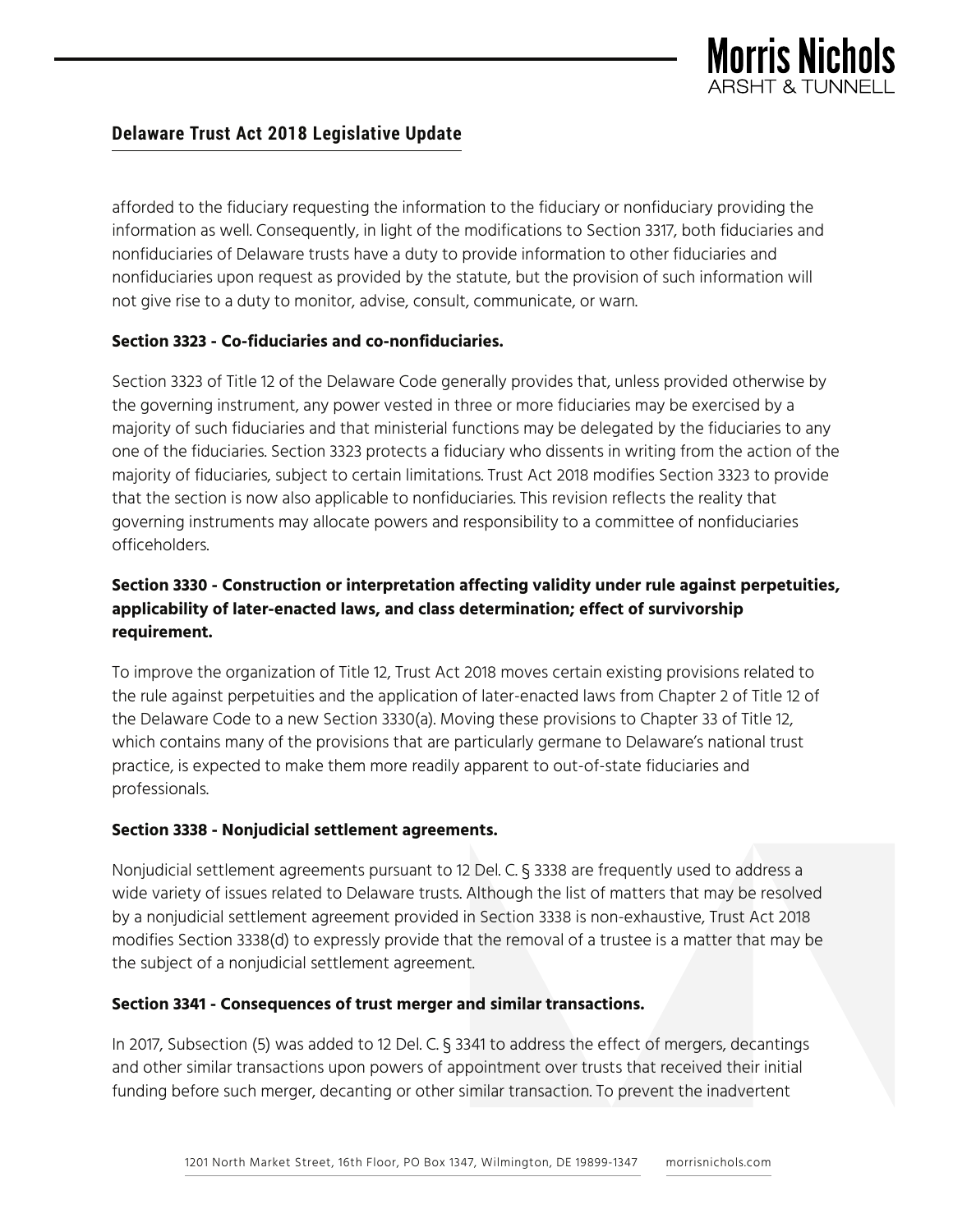

expansion of a pre-existing power of appointment over property that such power was never intended to cover, Section 3341(5) provides that any power of appointment exercisable over property of either trust participating in the merger or other transaction shall, following the transaction, be exercisable over property of the transferee trust only to the extent expressly provided by the terms of the written documents effecting the merger or other transaction. Trust Act 2018 adds to Section 3341(5) that if any person holds substantially identical powers of appointment over all of the property of each trust participating in the merger, such person's power of appointment over the property of the transferee trust shall be exercisable over all of the property of the transferee trust following the merger unless the instrument of merger or other written document effecting the merger expressly provides otherwise. Moreover, Trust Act 2018 modifies Section 3341(5) to provide, subject to a single exception, that Section 3341 shall not be construed to address the validity or effect of a written exercise of a power of appointment over property of any trust participating in a trust merger that was executed prior to a trust merger. These revisions effectively create a safeguard to ensure that the donee of a power will not inadvertently lose a power of appointment as a result of a merger, decanting or other similar transaction unless that is the intended result.

## **Section 3342 - Modification of trust by consent while trustor is living.**

The Delaware trust consent modification statute, 12 Del. C. § 3342, now provides that a modification pursuant to the statute is not limited to adding new provisions to a trust instrument, but may also be used to modify existing provisions, provided that such provisions could have been included in the governing instrument if such trust was created upon the date of the modification.

### **Section 3528 - Trustee's authority to invade principal in trust.**

Trust Act 2018 modifies Delaware's decanting statute, Section 3528 of Title 12 of the Delaware Code, to provide that the exercise of a power to invade principal or income or both of a trust shall be affected by an instrument in writing, thereby removing the requirement that such writing be acknowledged and filed with the records of the trust. This revision further simplifies the decanting process under Delaware law and removes technical requirements that might have been overlooked.

## **Section 3536 - Rights of creditors and assignees of beneficiary of trust.**

Trust Act 2018 expands Section 3536 of Title 12 of the Delaware Code to provide that a trustor may release a beneficial interest that is contingent on surviving the trustor's spouse so as to accelerate the next succeeding beneficial interests. Delaware common law previously prevented such a release. This enactment creates greater flexibility and new planning opportunities for trustors of Delaware trusts.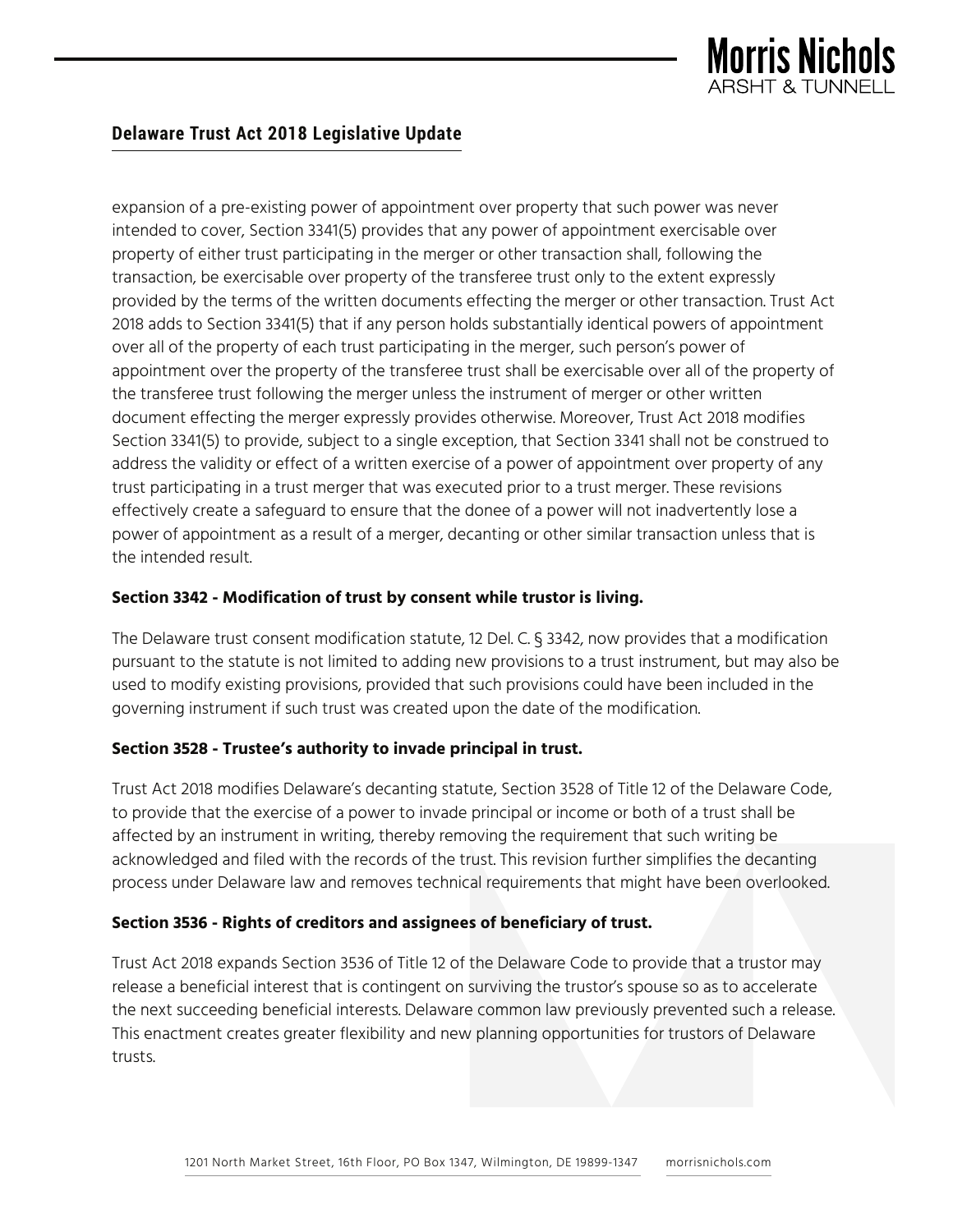

#### **Section 3545 - Limitations on oral trusts; execution requirements for written trusts.**

Although Delaware law does not require trust instruments to be executed with the same formalities as wills in order to be valid in all circumstances, Section 3545 of Title 12 of the Delaware Code sets forth execution requirements for the creation, modification or revocation of a trust whereby a person other than the trustor acquires or is divested of an interest that is contingent upon surviving the trustor. Trust Act 2018 clarifies these execution requirements by providing that a writing executed by the trustor in accordance with the statute must be witnessed in writing in the trustor's presence by a person or persons qualified to serve as a witness pursuant to the statute. Prior to Trust Act 2018, there was ambiguity with respect to the witness requirements.

#### **Section 3580 - Definition of "trustee".**

Subchapter VII of Chapter 35 of Title 12 of the Delaware Code addresses matters related to liability and the rights of people dealing with a trustee. Subchapter VII encompasses Sections 3580 - 3595, which cover such issues as remedies and damages related to a breach of trust, the liability of a trustee in the absence of a breach of trust, entitlement to attorneys' fees and costs, limitations on actions following a trustee's report, protections afforded to a trustee for reliance on an instrument or lack of knowledge related to the happening of an event and beneficiary consents, releases, ratifications and indemnification. Prior to Trust Act 2018, the term "trustee" was defined for purposes of Subchapter VII to include only fiduciaries and other persons exercising, or directing the exercise of, trust powers. Trust Act 2018 expands this definition to encompass powers and duties that arise under a trust instrument or otherwise under Title 12 of the Delaware Code, and also to include persons consenting to the exercise of such powers and duties, and those who are required to be consulted before the exercise of trust powers, including designated representatives under Section 3339 of Title 12. This enactment expands the reach of very important statutes to persons with powers, duties and offices related to Delaware trusts who may not have fallen within the definition of "trustee" in the past.

#### **Section 3585 - Limitation of action against trustee following trustee report.**

Prior to Trust Act 2018, Section 3585(a) limited the time that a beneficiary may initiate a proceeding against a trustee for breach of trust until the first to occur of: (1) two years after the date the beneficiary was sent a report that adequately disclosed the facts constituting a claim; (2) 120 days after a beneficiary is sent a report from a trustee who no longer serves, subject to certain disclosure requirements; and (3) the date the proceeding was otherwise precluded. Trust Act 2018 modifies Section 3585 to limit the time that any person may make a claim against a trustee, and shortens the time limitation provided under Section 3585(a)(1) from two (2) years after the beneficiary was sent a report to one (1) year after the beneficiary or other person was sent such report, thereby providing even stronger protections to trustees of Delaware trusts.